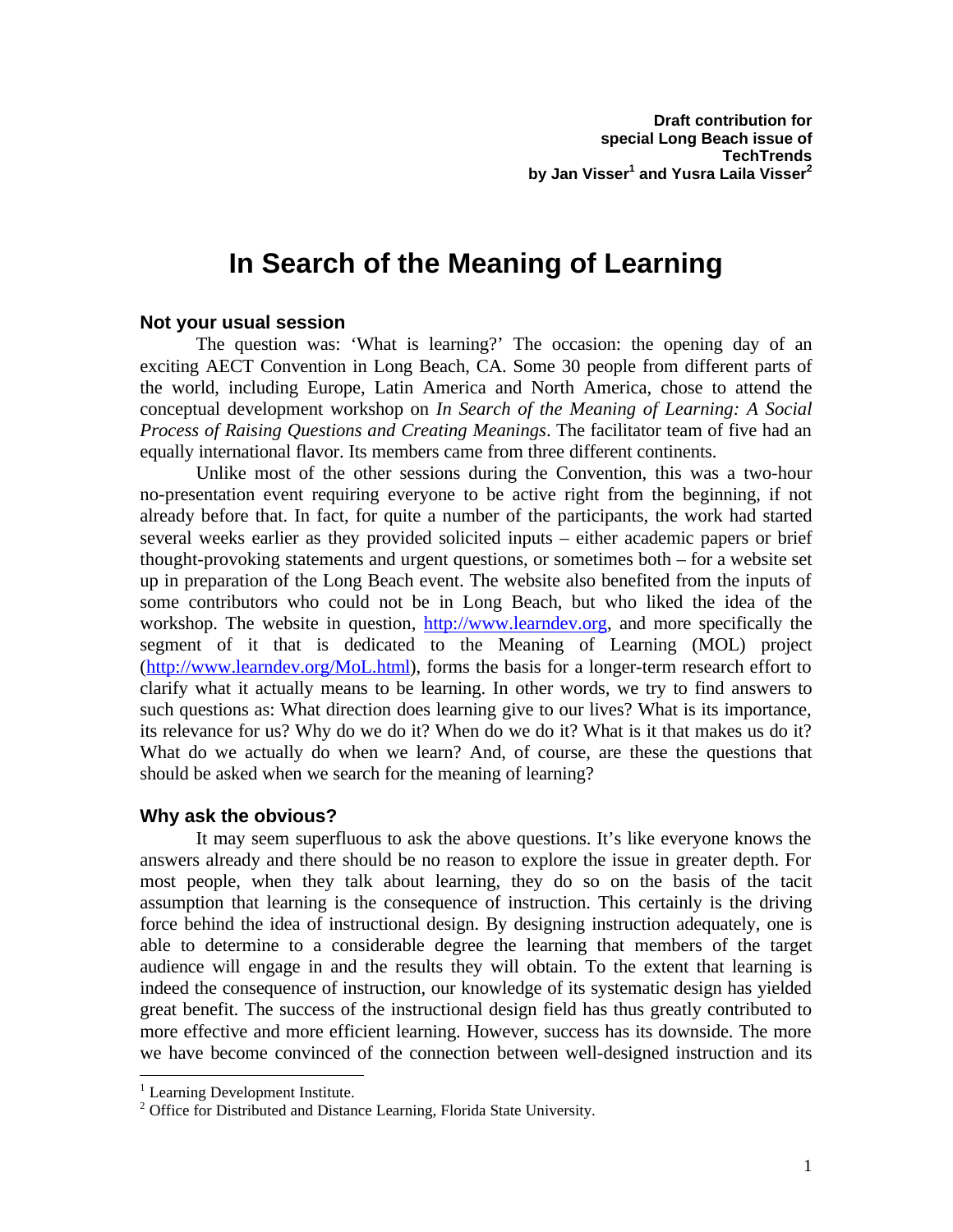effect on learning, the more we seem to have lost sight of the multifaceted nature of learning. Much of what we learn is not the result of systematic instruction and for many people some of the most important things they have learned are unrelated to purposefully designed instruction. Paradoxically, our comprehensive vision of what it means to be learning has suffered from the success of effective instructional design.

## **So, what's the problem?**

Learning is crucial for our capacity as human beings to interact, individually and collectively, with change and to do so in a constructive manner. It is this intimate link between learning and responsiveness to change that compels us to take a serious look at the meaning of learning at this specific juncture in time. Why now? The following two reasons seem to stand out.

We have reached the stage where we are getting confronted with the limits of our planet and its resources. We have managed to double the human population from three billion to six billion in less than 40 years, an extremely short time span considering the millions of years of hominid development it took to reach the first three billion. Constructive interaction with change, and thus learning, has all of a sudden become essential for the survival not only of us as a species but also for other life forms on the planet.

Physicist Abraham Pais observes in his 1997 autobiography *A Tale of Two Continents: A Physicist's Life in a Turbulent World* that the pace at which things around us change is now faster than the period typically required for the leadership of one human generation to pass on to the next one. This unique circumstance alters fundamentally the perspective, so prominently represented by the idea of schooling, that we learn in the first place to prepare ourselves for the remainder of our lives. The schooling tradition has been able to cope very well with the much slower rate of change in the past. Each generation would simply prepare the conditions of schooling for the next one. Whatever change was required, could thus be managed at the pace at which different human generations replace each other. No longer so. Typically, we must now adapt to fundamental change within our lifespan and do so in often-dramatic ways. The notion of learning as preparation for life has become obsolete, except in one sense: The best preparation for life is to learn to learn and to learn to unlearn as early as possible and to keep perfecting ourselves at it.

#### **What motivated the event**

The Long Beach workshop was prompted by the above concerns. These concerns were reinforced by the first author's experience as Director of the Learning Without Frontiers area of work in UNESCO, the United Nations Educational, Scientific and Cultural Organization. A reflection of that work, which has been a team effort all along, involving people from both inside and outside UNESCO, can be found at http://www.unesco.org/education/lwf/. The most striking experience of that four-year effort has perhaps been the following one. Every time you would try to cross a boundary – after all, that's what Learning Without Frontiers is supposed to imply – you would be confronted with sharp resistance. Such resistance would not only come from the traditional education establishment, but equally, and sometimes particularly, from inside the organizational environment that had generated Learning Without Frontiers. It would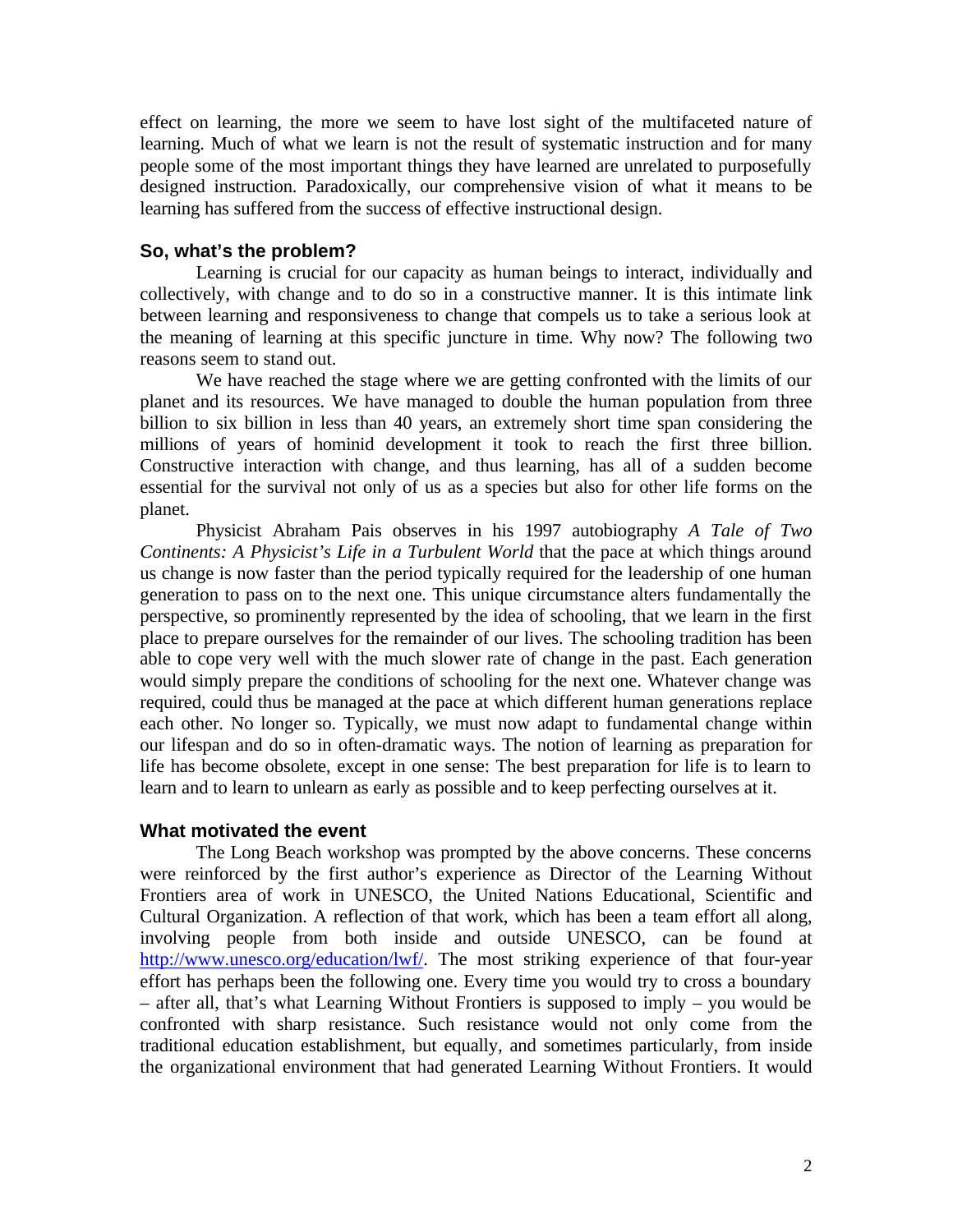tell you that learning is what we do in school and that, therefore, our first responsibilities are with the school system.

Fair enough. The school system is undoubtedly a vital piece of the overall learning environment and it is a shame that much still needs to be done in many parts of the world to provide adequate conditions for the schooling of all. However, the school is also only one segment of the overall learning environment. That learning environment – or better still, learning ecology – consists of many other, equally important segments. The family, for instance, is one such a segment, and it becomes increasingly clear how important it is now that we discover how inadequately people are sometimes prepared for the challenges of today's pressures due to the breakdown of traditional family structures in the absence of new ones that could replace them. In addition to the school and the family environment, one can think of such other components of the learning ecology as diverse as the workplace; people's circle of intimate contacts; the broadcast media; museums; libraries; the Internet; places of worship; nature; the movie theatre; the concert hall; the marketplace; the city; the street (such as in the case of street children); or the rural community. For each of these segments, including the school system, the real life and value of it depends on the health of the learning ecology as a whole, and *vice versa*.

The Long Beach workshop, then, was born out of uneasiness among the five facilitators/organizers – David Berg from The Netherlands, Ron Burnett from Canada, Carlo Fabricatore from Chile, Yusra Laila Visser from Florida, and Jan Visser from France – with the existing tendency towards overspecialization. Many disciplines and professions seem each to claim a small portion of the rich world of learning, working in isolation of one another, and no one caring for the learning landscape as a whole.

#### **Workshop procedures**

The two-hour time slot available for the workshop was divided up as follows:

- Introduction by the chair on the nature of and procedures for the session.
- Small group interaction, allowing each group to create an intuitive sense of what its individual members consider meaningful learning, based on their personal learning stories.
- Reporting, by the small groups, on the results of the previous exercise, creating an overall mindset of what should be considered relevant and important as regards learning.
- Summary of pre-workshop inputs received from participants and non-participants on the www.learndev.org website and presentation, by the chair, of a facilitatorgenerated framework for discussion based on the received inputs.
- Plenary debate, inspired and informed by the previous items.
- Shared conclusions about implications for research on learning, the development of the conditions of learning, and facilitating policies.
- Next steps.

## **Workshop outcomes**

Several significant ideas about the meaning of learning and its associated research, practice and policy needs emerged from the discussions during the workshop session. The following paragraphs describe them in some detail.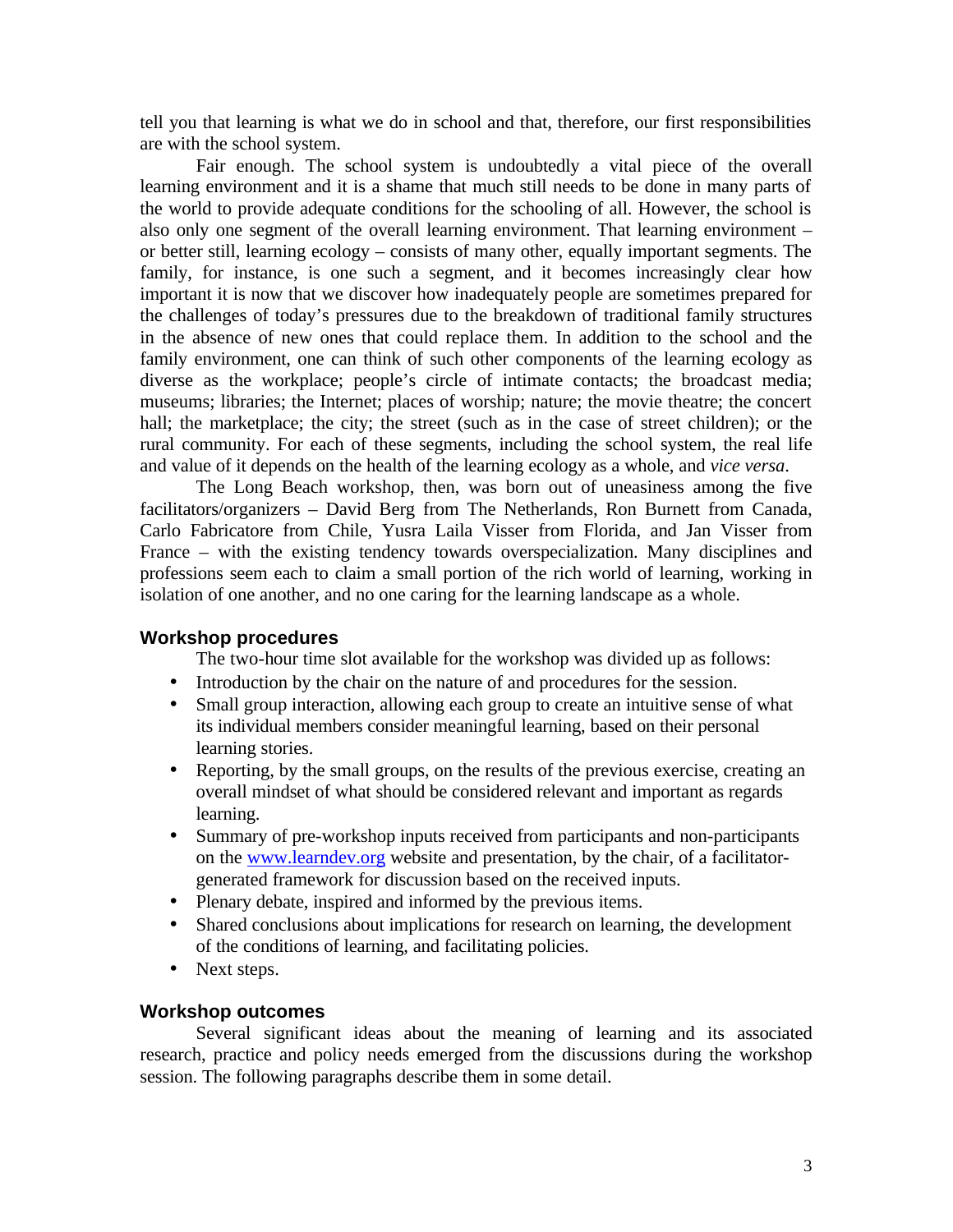The workshop participants began by creating a common understanding of learning as a concept, and of the conditions present in meaningful learning experiences. As such, a picture emerged of learning as a natural human process that is continuous in nature and has no defined end. In terms of the conditions for meaningful learning, the discussion of relevant learning experiences led to the conclusion that both personality attributes and external factors that promote meaningful learning are important. Curiosity, persistence, enthusiasm, and openness were attitudinal characteristics that the workshop participants associated with initiating and sustaining meaningful learning. The ability to regulate and evaluate one's own learning process, to consider the implications of one's actions, and to regenerate learning through post-experience reflection on the learning process were also mentioned as key skills present during the most meaningful of learning experiences. In terms of external conditions for meaningful learning, the discussion focused on the importance of circumstances that (1) encourage the making of connections and bridges; (2) support the learner's efforts to branch out from a previously chosen path; and (3) that acknowledge the inseparable relationship between teaching and learning.

Serious attention was given to the way in which the research tradition could be transformed to gain both a deeper and a broader understanding of learning. The crucial importance of including in the research culture a fundamental concern with longitudinal research studies on learning stood out in the debate. In addition, participants identified the need for research that looks beyond formal learning settings to inform the understanding of the meaning of learning. Several participants also pointed to the value of having a research tradition that is truly international in nature, addressing goals and themes that transcend geopolitical boundaries. Participants also considered the value of increasing partnerships between the business/industry sector and learning specialists to foster research opportunities that address the goals of both parties.

The discussion then focused on some of the research topics that should receive greater attention from the research community to lay the empirical and theoretical foundations for the construction of a more transdisciplinary understanding of learning. This discussion also looked at the kinds of research interests represented among the participants, and the way in which those research interests could be directed toward informing the meaning of learning. Among the *foci* of research discussed were: the role of "pop" culture in learning and the skills needed by people to interact constructively with the manifestations of popular culture; the design of videogames that are optimized in terms of both entertainment and learning value; the development of alternative models for the use of gaming in learning; the construction of paradigms and models for understanding creativity in the learning process; the study of conditions for meaningful learning experiences outside of the formal learning context; and the identification of conditions needed to facilitate processes of unlearning.

The final portion of the workshop was devoted to identifying the policy needs for constructing new meanings of learning. Many of the policy matters that were discussed turned out to be intimately linked to the research needs that had previously been identified. In terms of promoting appropriate practice and research, the discussion thus pointed to the need for policy that encourages international perspectives and that focuses on the perceptions of learning across contexts whose internal chemistry is driven by diverse concerns, such as economic, social and educational ones. Similarly, the workshop participants saw the need for policies that support the evaluation as well as the effective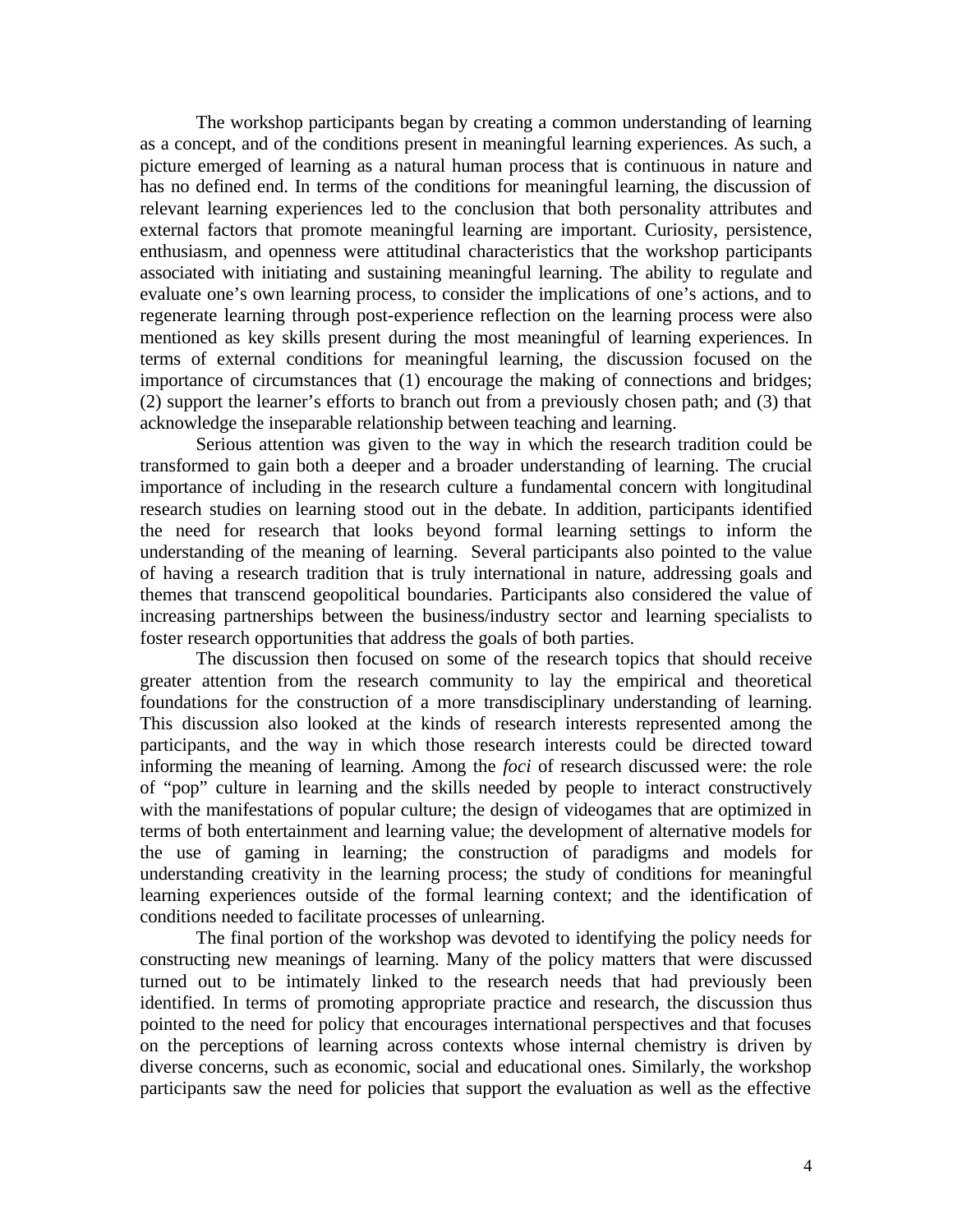and equitable use of global resources for learning. They also identified the need to assess and address the discrepancies between expectations among members of the 'education establishment' and those that pertain to a vision of the education system as an entity within the wider learning landscape.

# **Where go from here?**

At the broadest level, the outcomes of the workshop reported on above reaffirm the idea that a refocusing of the meaning of learning entails systemic change in different areas of the learning landscape. Practices, research, and policies that characterize those areas require fundamental review. The same workshop outcomes also indicate that the study of learning should move beyond the limited focus on objectively measurable outcomes of learning in predominantly formal, Western-style educational settings. The success of efforts to create new meanings of learning is thus intricately linked to success in fundamentally restructuring and reorienting practices, research, and policy development.

In other words, we have a major effort ahead of us. We have merely started lifting the veil and got a first look of the immense complexity involved in a more serious effort. Should that discourage us? No, definitely not. It simply means that much more needs to be done and that, to undertake that effort, there is a great need for collaboration. There is also a need for such collaboration to go beyond the boundaries of individual disciplines and research traditions.

It should be noted in the above connection that the workshop session was attended by a group of mainly self-selected people with a manifest professional and personal interest in learning and education. Discussion thus remained limited. A certain bias towards issues of education (and its problems), rather than those pertaining to the area of learning at large, could not be avoided. For any follow-up effort, everything possible must be done to reduce such a bias.

The Long Beach workshop having been a mere beginning, we are following up in a variety of ways as listed below.

*Learning stories*: The workshop generated as many learning stories as there were participants. Those stories were narrated verbally during the session. Participants have been approached to provide those same stories in written form. As they come in, they are being posted online at (http://www.learndev.org/LearningStories.html). This compilation may as such already provide interesting raw material for systematic analysis by researchers. However, the work is in the first place undertaken as a prompt to building a larger collection to which particularly stories from other parts of the world and different cultural settings should be added, especially also of people from outside the community of educators and educationalists. The present compilation then serves as an example and as a source of inspiration for expanding the collection. The Learning Development Institute intends to use its international contacts for generating further learning stories from around the globe.

*Stimulating research*: The workshop served as an eye opener for many of its participants. A number of them have already indicated their intention to direct some of their research to problems identified by the workshop. The workshop provided participating graduate students with ideas for graduate level projects and dissertations. By broadening the scope of the Meaning of Learning project and attracting attention to it in